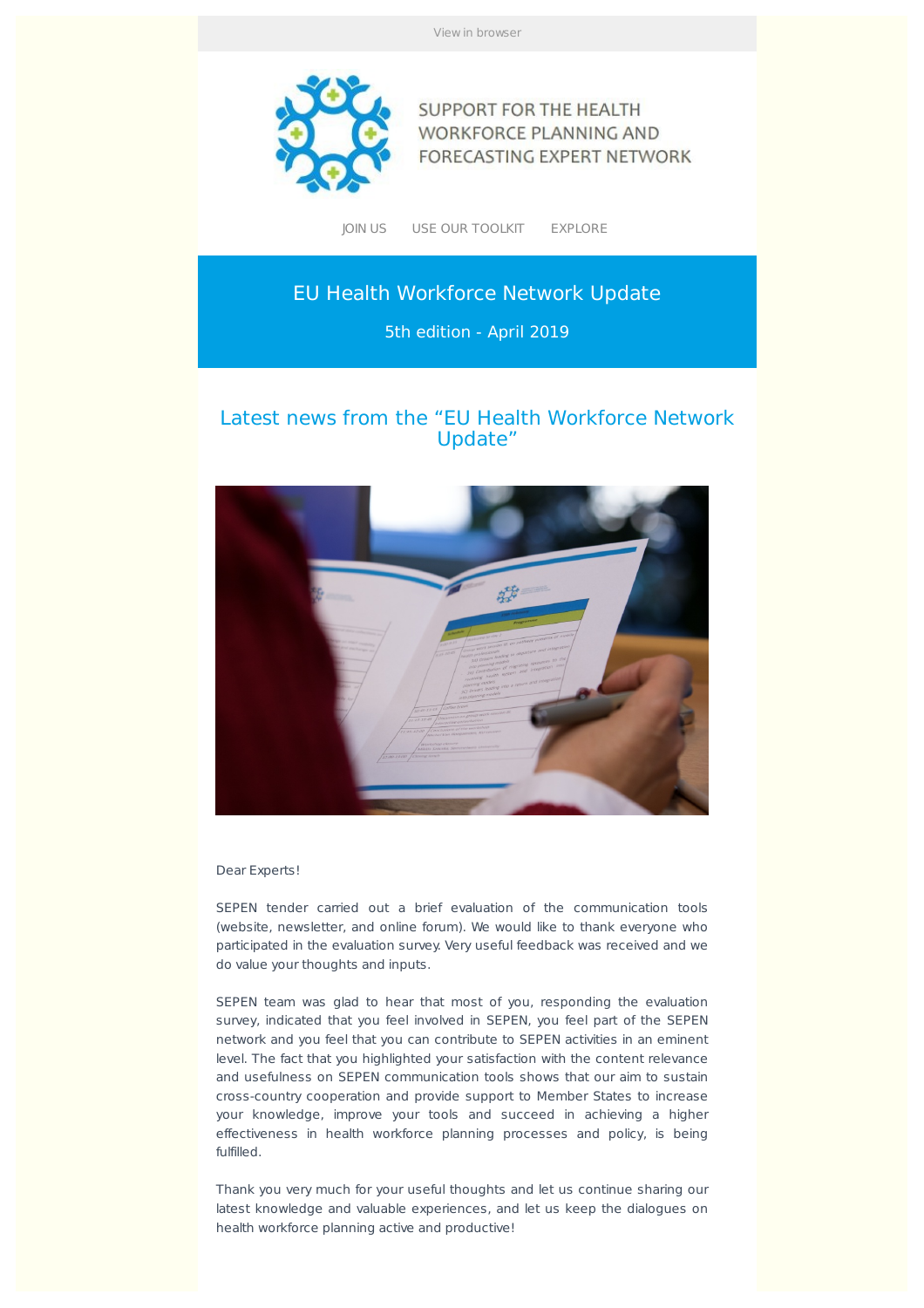# **Work packages update**

#### **Health Workforce Planning and Forecasting Expert Network**

On 29 March 2019, the joint tender organised its fourth webinar on 'Interprofessional education for future health workforce collaboration'.

The keynote speakers were:

• Prof. Lesley Diack, School of Pharmacy and Life Sciences, Robert Gordon University Aberdeen

• Prof. Thomas Kearns, Executive Director, RCSI Faculty of Nursing & Midwifery, Royal College of Surgeons in Ireland

The online event gathered 47 participants this time, who had lively discussions about the topic of the webinar. We would like to thank everyone here again for the active and beneficial cooperation.

The short report and the presentation of the keynote speakers will be available soon on our website.

If you missed the event, or you would wach it again, a video of the webinar is available: here

#### **Workshops**

SEPEN joint Tender organised its third workshop in Budapest on the 14-15 February 2019.

The title of this event was: "Health workforce mobility matters – Aggregated data and individual pathways hidden behind"

Experts were invited to foster the exchange of knowledge that leads to national level support for EU Member States in health workforce mobility with some broader perspective than the five sectoral professions (medical doctors, dentists, nurses, midwives and pharmacists), as well as to take general labour market trends, international data collections and policy, and mobility related to educational context into account.

The purpose of the workshop was to discuss the use of personal history related data, aggregated data and quantitative aspects of health workforce data collections. In addition, light was shed on the national level health workforce research focusing on mobility issues. This scope was narrowed down towards individual data and personal histories by invited practicing professionals, who shared their experiences. These aspects can support qualitative data collection and policy making on mobility in health workforce planning.

Recordings were made of the keynore speakers, which along with their presentations are available on our website: Workshop 3 videos and presentations

The fourth workshop of SEPEN joint tender will be organized in Leuven in 19-20 September 2019. This event will focus on the topic of Health Workforce Planning, Quality of Care & Working conditions.

**Consultation on the scope of interest of health workforce planning in relation with quality of care**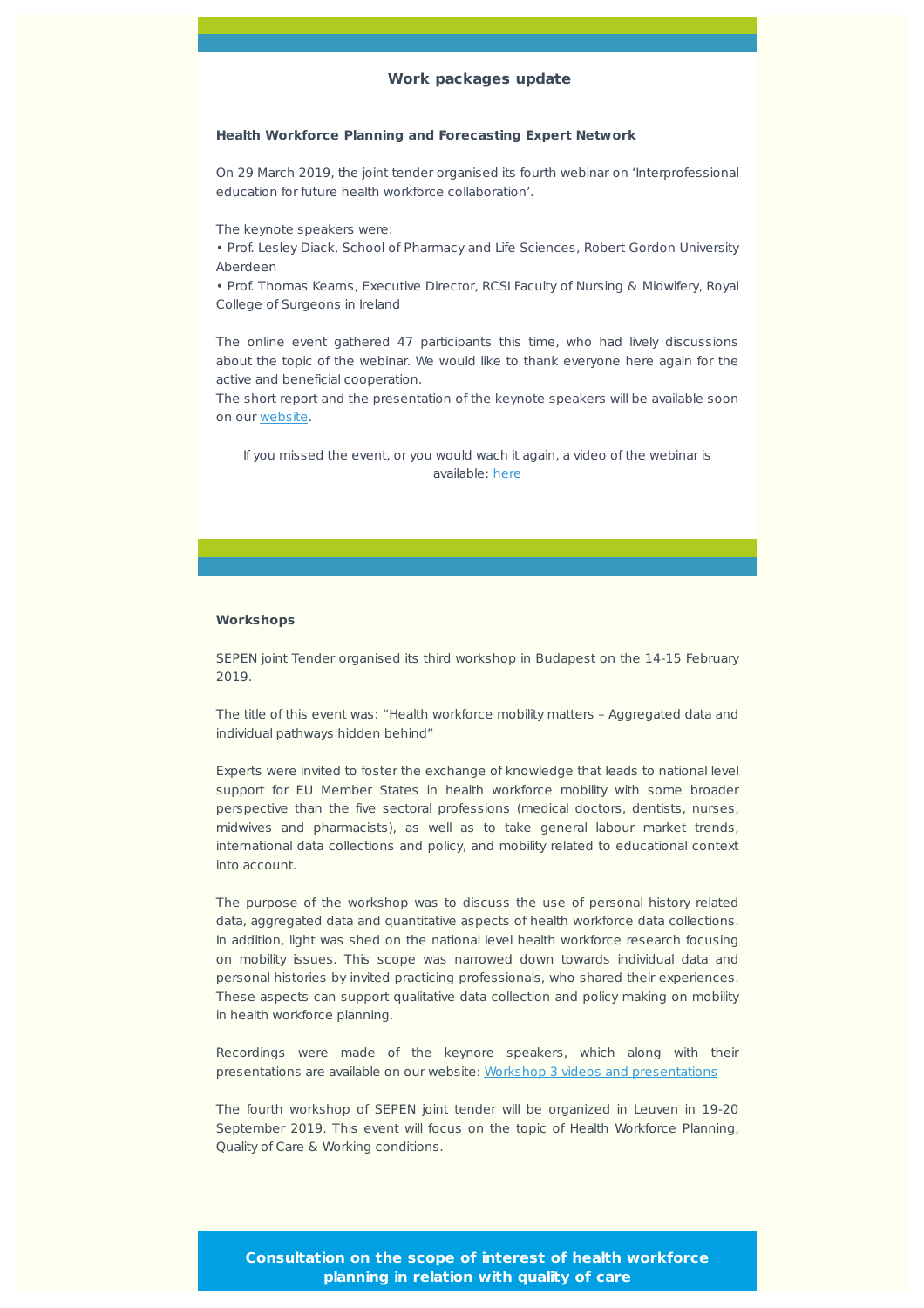The Joint Tender is organising its fourth workshop in Autumn 2019. We aim to organise lively group discussions and to identify and solve real-life problems in the health workforce planning, by bringing together experts and allowing them to strengthen their expertise in this field.

Therefore, the topic identified for the fourth workshop is "Health workforce planning in relation with quality of care". In this respect, to tailor the workshop to the needs of the network of experts, we would like to ask for your help to gather the opinion of your organization about a number of subtopics that we deem useful to develop further.

Please, find the consultation form: **HERE**

For your convenience we inserted the list of pre-identified subtopics in the table of whose we would like you to indicate your preferences.

In order to ensure the successful organization of the workshop, we would need to receive your feedback at the latest by: **20th April 2019**

Thank you for your cooperation in advance.

#### **Tailored advice and guidance**

SEPEN joint tender provides tailor-made support for EU countries "on demand", for those who are willing to improve their health workforce planning capacities at national and regional level.

Examples of support (exchanges of expertise) that we are going to provide, based on our expert network, are the following:

- Support to the implementation of national health workforce strategy;
- Advices on physicians' and nurses' retention;
- Preventing health workforce loss due to international mobility;
- Managing health workforce maldistribution;
- Supporting the development and the implementation of methods to calculate the appropriate ratio of specialized medical doctors to population.

According to the tender requirements, we are going to provide maximum 6 experts exchanges. Until now we have received 3 request which are in the progress phase already.

Therefore, there are still some "places" available, so if your country is interested in organizing and attending one of them, we would appreciate receiving your expression of interest by filling out this form.

In order to successfully organise the exchange, your request should reach SEPEN secretariat at the latest by 30 September 2019.

We kindly remind you that the costs of the exchange will be covered by the SEPEN joint tender activities.

# **Upcoming International Events on Health Workforce**

**2nd International Congress of Health Workforce Education and Research, 9-10 May 2019, Nicosia, Cyprus**

The International Congress of Health Workforce Education and Research allows participants to discuss the diverse challenges of "Future Education in Healthcare"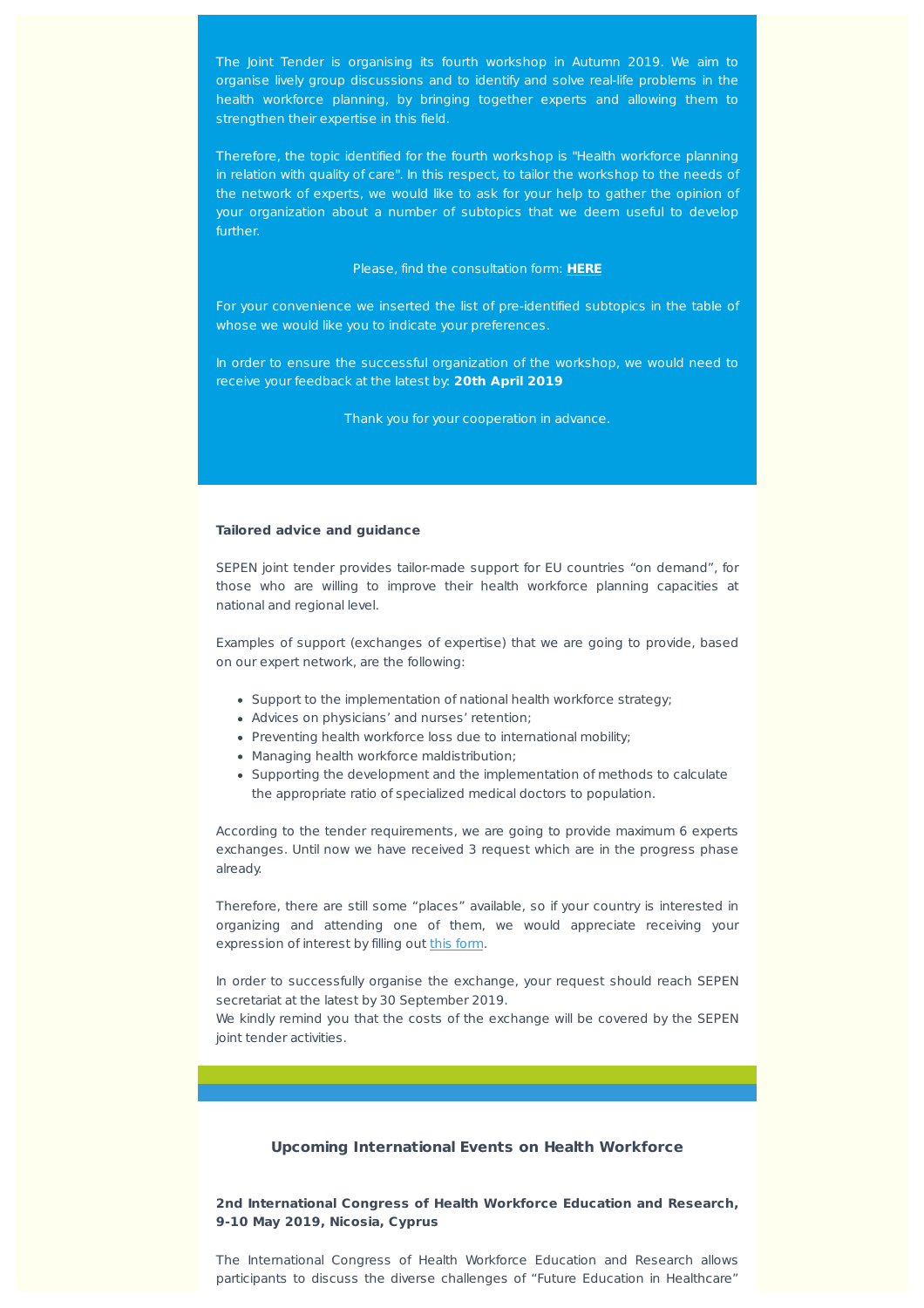#### with international colleagues.

Congress Sub Themes are:

- Inter-Professional Education and Training
- Leadership and Health Management
- Research in the Education and Training of Health Professionals
- Digital Skills and Technology in Healthcare and Education
- Skill Mix and Competency Based Policy Making
- Gender Equality in Health Professional Education
- Inter-Generational Education for Healthcare
- Communication and Inter-Cultural Training
- Training in Caring for Vulnerabule People
- Legal Awareness and Literacy for Health Workers
- Future of Pharmacy Education
- Education in Public Health

For more information please, visit: https://inhwe.org/nicosia-2019

# **EHMA 2019 annual conference 'Health Management 2.0' 17-19 June 2019, Espoo, Finland**

The 2019 EHMA Annual Conference, hosted by the Helsinki University Hospital (HUS) and the National Institute for Health and Welfare, Finland (THL) in Dipoli, Aalto University will be a unique experience for everyone. The event will address the challenges head on, helping participants to share ideas and effective practice on the Conference theme of 'Health management 2.0' as we seek to help unlock the change agenda and to see what skills and competencies current and future Healthcare leaders need in order to make this shift to happen. Organisers expect to have EHMA's largest ever Conference, by bringing together educators, researchers, managers and health professionals from Europe and beyond, with a wide and rich programme of events.

For more information please, visit: https://www.ehma2019.org/ehma-2019-annual-conference#top

#### **EIT Health Summer School Barcelona-Budapest 8-19 July 2019**

The Summer School focuses on strengthening e-skills and leveraging the digital health workforce by using innovative mixed education methods. Transversal skills required to adapt the advanced technologies in cross-border healthcare and health workforce development will be discussed in order to understand the complex environment and the benefits of digital ecosystems. Participants will internalize essential e-skills via interactive group works, case studies and a digital health challenge.

For more information please, visit: https://emk.semmelweis.hu/eithealth/

# **The 3rd Economics of the Health Workforce Conference 2019 Sunday, July 14, 8:30am-4:30pm in Basel, Switzerland**

The 3rd Economics of the Health Workforce Conference will be held in conjunction with the International Health Economics Association Congress to focus on microeconomic studies of the health workforce.

Relevant topics include:

- Pay and wage setting
- Competition in health labor markets
- Human capital formation
- Occupation and specialty choice
- Career transitions; gender differences
- Geographic distribution of health professionals
- International migration
- The relationship between health workforce and quality of health care services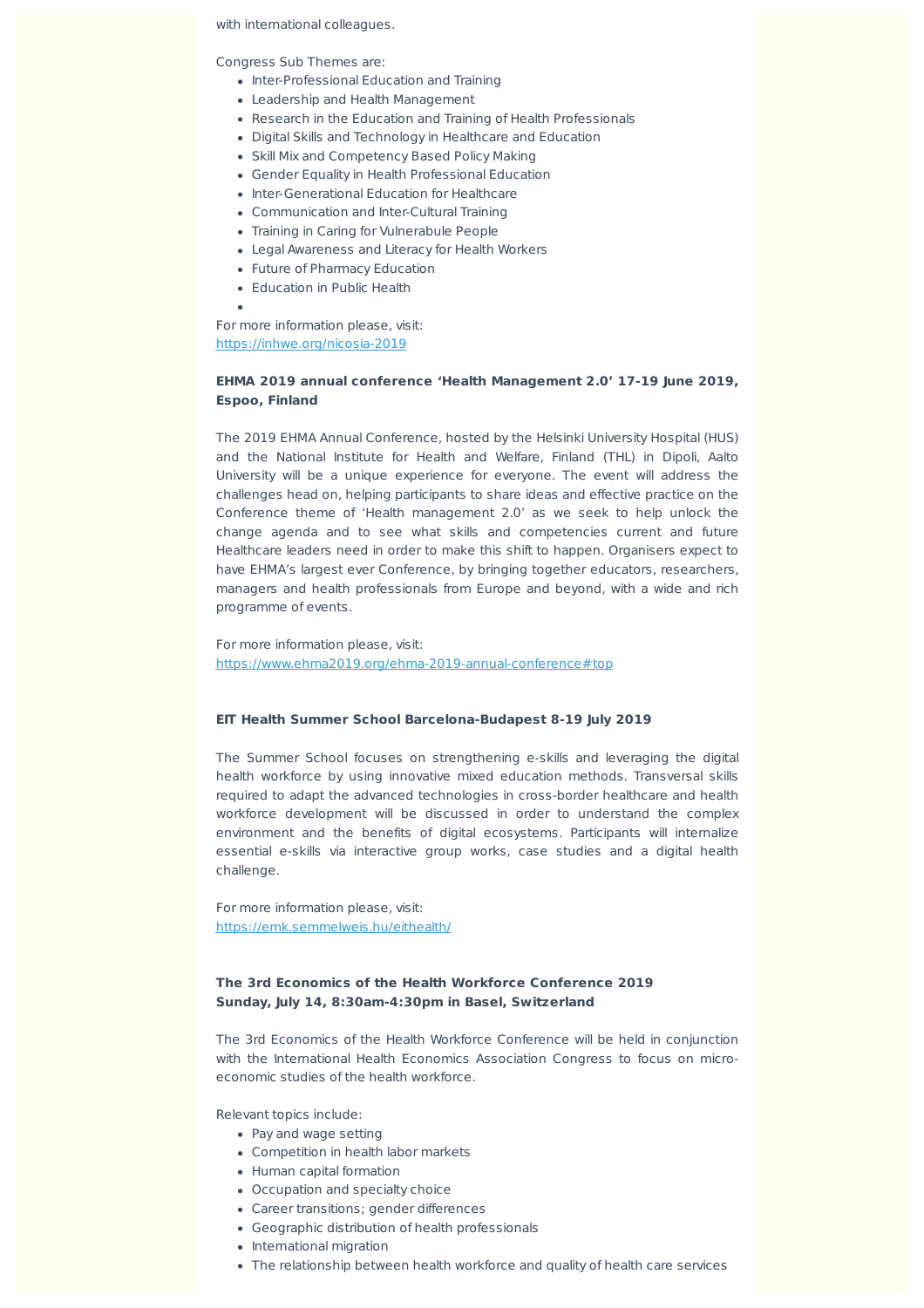Evaluation of policy interventions directed at health professionals' labor markets

Other topics related to the health care workforce are invited.

For more information please, visit:

https://www.healtheconomics.org/page/EconomicsoftheHealthWorkforceConference

## **The 14th ENDA Congress which will take place at Helsinki Congress Paasitorni in Helsinki, Finland from 12 to 14 September 2019**

The event wishes to offer you an interactive forum where you will get to meet your European colleagues and enjoy the scientific program that will cover a wide range of interesting topics.

The scientific program, information beyond numbers, is tailored to fulfill your needs in terms of updating and sharing knowledge and practices and promoting research and education. The topics will extensively cover the special aspects of developing the art and science of nursing leadership and management.

For more information please, visit: https://confedent.eventsair.com/QuickEventWebsitePortal/enda-2019/web-page

# **The 12th EPH Conference will be held in Marseille, France on the 20-23 November 2019**

The 12th EPH Conference offers excellent opportunities to learn from the latest research and practice, to network with experts and colleagues and to expand your professional horizons.

Main theme of the conference is:

• Building bridges for solidarity and public health

Sub themes are:

- Building bridges migration in a planetary context
- Solidarity for public health integrating poverty, conflict and other threats to health
- How can the Sustainable Development Goals contribute to the challenges of changing populations?
- New roles for public health practice
- Building global bridges between public health communities

Abstract submission: 1 February to 1 May 2019 Registration opens: 1 April 2019

For more information please, visit: https://ephconference.eu/

# **Guest article on latest developments on health workforce planning and policy at international level**

#### **Labour market change and the international mobility of health workers**

James Buchan, The Health Foundation, London James Campbell, World Health Organization, Geneva Ibadat Dhillon, World Health Organization, Geneva Anita Charlesworth, The Health Foundation, London

This article is a short summary of a recent report outlining labour market changes in the health care sector, and assessing the policy options to respond to a growing need for health workers.